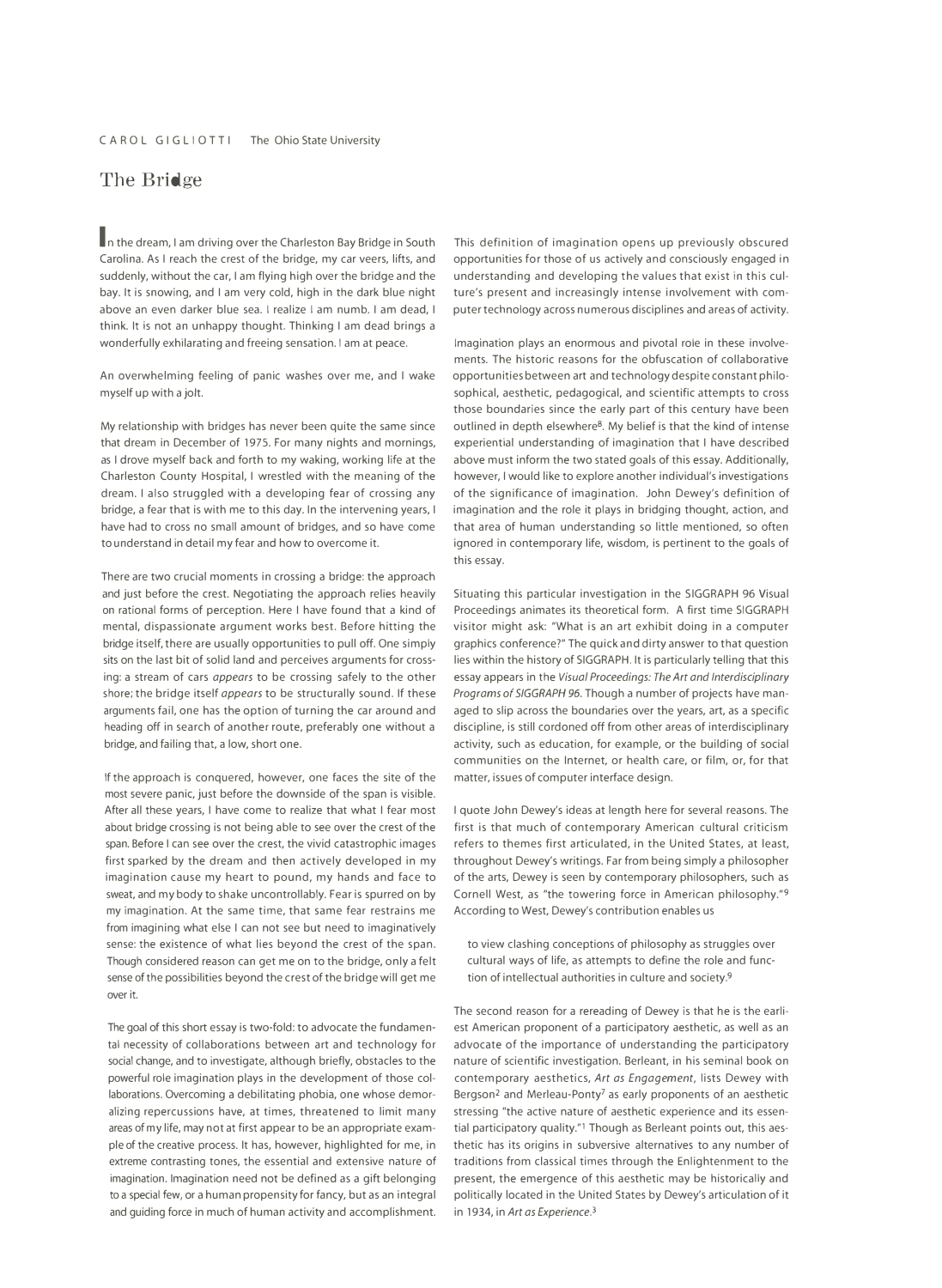## **The Bridge**

Dewey. Dewey's writings and career are instructive in their ques- keeping alive the sense of purposes that outrun evidence and of tions of value similar to those with which we continue to struggle. meanings that transcend indurated habit,"<sup>6</sup> Dewey is attempting For Dewey, simultaneously understanding and reconstructing the to articulate the way in which the aesthetic experience provides an methods of inquiry through which these questions are mediated, understanding of the world that goes beyond the particular necesare instigated first and foremost by a desire to nurture and support sities of cultural, political, and economic situatedness. At the same a world in which human beings are able to create their own condi- time, same experience acknowledges those necessities and the tions and their own identities. choices we must constantly make to meet their demands as

Obstacles to creating these individual and communal identities, needs, and desires, exist, though often surreptitiously, in the particular and expedient bargains made between knowledge, authority, and power. Art itself is not the answer to breaking down those barriers, for art exists within particular cultures and is just as vulnerable to the integration of those obstacles. Within the aes- The following quote from the last few pages of Dewey's *Art as*  thetic experience, however, Dewey finds methodologies, if you *Experience* is as applicable in understanding the values of connecwill, of thought and feeling attuned most closely with his project tion between art and technology today as it was when he wrote it: of participatory and creative democracy. Watching him contend with his thoughts on the aesthetic experience compels an understanding of these ideas within the larger context of his work. His work concerns itself with the understanding of intellectual activity as it relates to the particulars of social, economic and political life. As West declares:

John Dewey is the culmination of the tradition of American pragmatism. After him, to be a pragmatist is to be a social critic, literary critic, or a poet - in short, a participant in cultural criticism and cultural creation.9

Dewey, in describing imagination in artmaking, says: "Possibilities are embodied in works of art that are not elsewhere actualized; this embodiment is the best evidence that can be found of the true nature of imagination." 4 Dewey is careful to point out that his definition of art includes, "...philosophic, scientific, technological In our involvement with computer technology, imagination, as it is and esthetic"<sup>5</sup> involvements. For Dewey, these arts: described by Dewey, is, more than in any area of human activity

the imaginary, in which he finds that "mind and material do not squarely meet and interpenetrate."S For Dewey, products of the fanciful or imaginary lack a strong sense of material quality, emotion or meaning, and so, cannot truly be considered essential art.

He also disagrees with those who might describe imagination as "a special and self-contained faculty, differing from others in possession of mysterious potencies."<sup>4</sup> Instead, he sees it as a "qual- physically felt sense of potential that encourages me to continue ity that animates and pervades all processes of making and across the bridge despite the oppression of a 20-year-old dream observation."4 Imagination, rather than being seen as a quality set also allows me to sense the incredible wisdom I might gain from against reason, may be understood as that quality which that dream about the bridge, if only I permit myself to imagine it. encompasses reason. Crucial to his descriptions of what constitutes imagination is a generosity of interests and a blending of internal and external experience.

This brings me to my third and primary reason for singling out In describing these embodied possibilities as "the means of essential to affording that experience. Agreeing with Shelley, he says:

> Imagination is the chief instrument of the good. ...But the primacy of imagination extends far beyond the scope of direct personal relationships.6

Morals are assigned a special compartment in theory and practice because they reflect the divisions embodied in economic and political institutions. Whenever social divisions and barriers exist, practices and ideas that correspond to them fix metes and bounds, so that liberal action is placed under restraint. Creative intelligence is looked upon with distrust; the innovations that are the essence of individuality are feared, and the generous impulse is put under bounds not to disturb the peace. Were art an acknowledged power in human association and not treated as the pleasuring of an idle moment or as a means of ostentatious display, and were morals understood to be identical with every aspect of value that is shared in experience, the "problem" of the relation of art and morals would not exist.6

right now, more at work and at the same time, more at risk. If we all have finally the same material; that which is constituted by extrapolate to the rest of the world the kind of divisions and barrithe interaction of the live creature with its surroundings. ers that still exist in a conference exemplified by its crossing of They differ in the media by which they convey and express this boundaries, we may visualize the enormous obstacles still existing. material, not in the material itself.<sup>4</sup> The artworks included in this exhibit, and many that are not, are examples of the power of imagination to bridge various areas of He is careful to distinguish these possibilities from the fanciful or human endeavor, as well as to construct those bridges with goals of "generous impulse".

> Misunderstanding both the depth and breadth that a felt sense of tangible possibilities plays in nurturing the kinds of art that make a difference in the world is common enough across disciplines. Neither scientists, artists, educators, nor philosophers need to bear the burden of blame alone. We all share it equally. The kind of raw